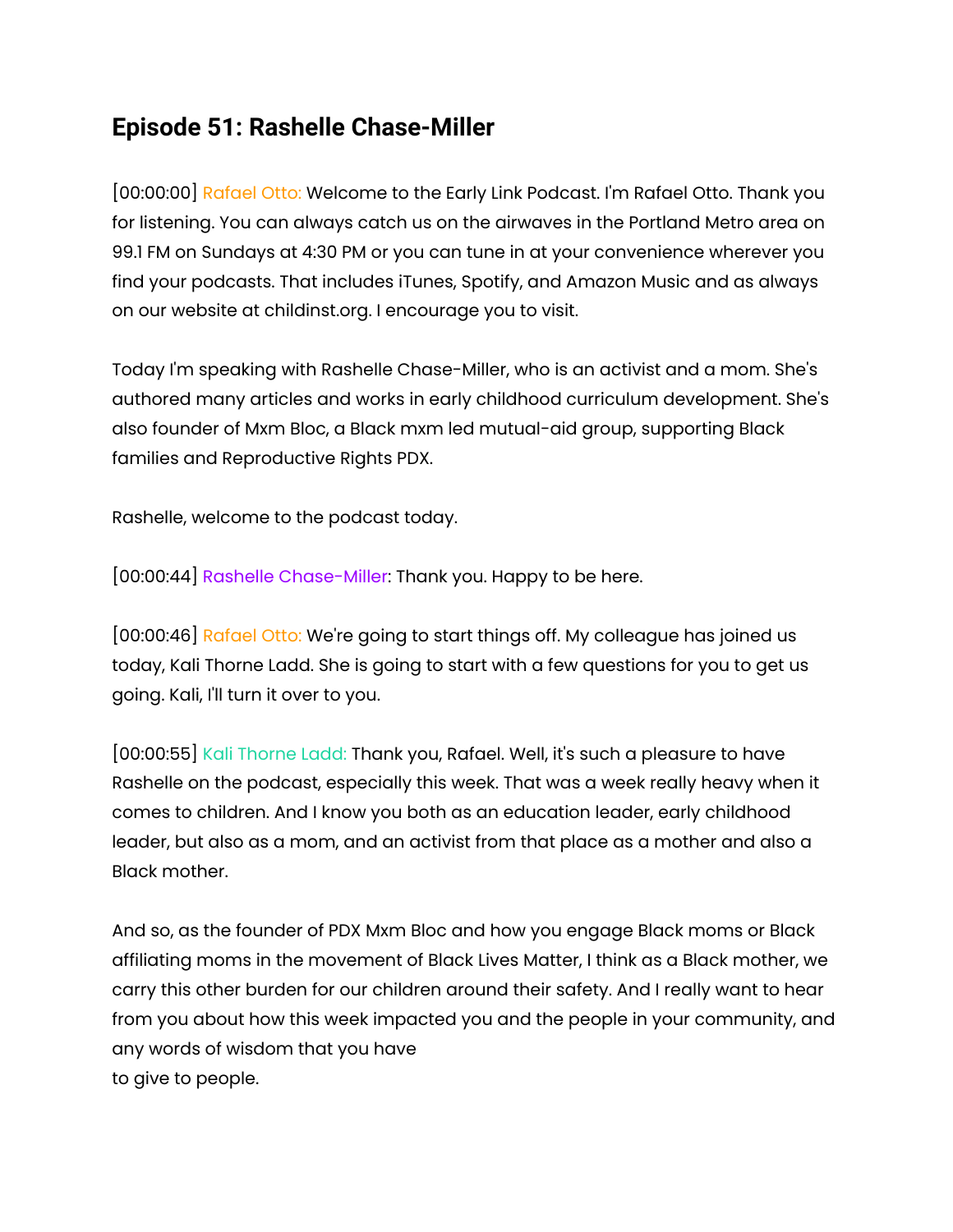[00:01:45] Rashelle Chase-Miller: Yeah. You know, this week was ghastly, I think, for parents. But you know, anyone who cares about children, it was a ghastly week in a series of, pretty ghastly weeks. I think that what happened in Texas and the victims being young children, the level of horror is hard to articulate with words. But of course, that also comes just a couple of weeks after the shooting in Buffalo, which was primarily black elders. And so, as someone in my forties who has young children on the one hand and older parents on the other end of the spectrum, phew, it's just been a, you know, the experience of like, walking around with your heart in your throats just for weeks now. I think that the community response that I've witnessed has really just been this collective grief and anguish and feeling of, you know, I was going to say feeling of helplessness. And I do think that there's some of that, but I also think that there has been more resistance to the idea that this is just how it is. Then I recall seeing and feeling and experiencing in the past, and from the activism spaces that I operate in, really just seeing folks unwilling to throw their hands up, unwilling to believe that there's nothing that we can do about this. And I'm really seeing folks lean in and engage. And whether it's the small things like signing petitions online and writing letters, or the larger things like showing up for in-person actions or participating in general strikes. I think that there's this collective recognition that this is intolerable and we can't continue on this way.

I'm certainly not the one with any particular wisdom, I think in the face of just events that you just can't understand. But I do think that these kinds of events are as preventable as they are predictable. How we care for our most vulnerable people, how we show up for our children, the kinds of climates that we foster in our schools and the kinds of supports that we give to our families have everything to do with who our young people grow to be. Whether they feel so disconnected and alienated that they turned to violence, or whether they have the skills and the resiliency to persevere through challenges and come out on the other side. So, I do not know that there is a silver lining to be found. But I do think so much of what we're experiencing now and struggling with, we have the knowledge and the skills and the tools to combat. I think the question is do we have the will.

[00:05:10] Kali Thorne Ladd: I love that. And we talked about that a lot here at Children's Institute and the fact that we can create better conditions for our children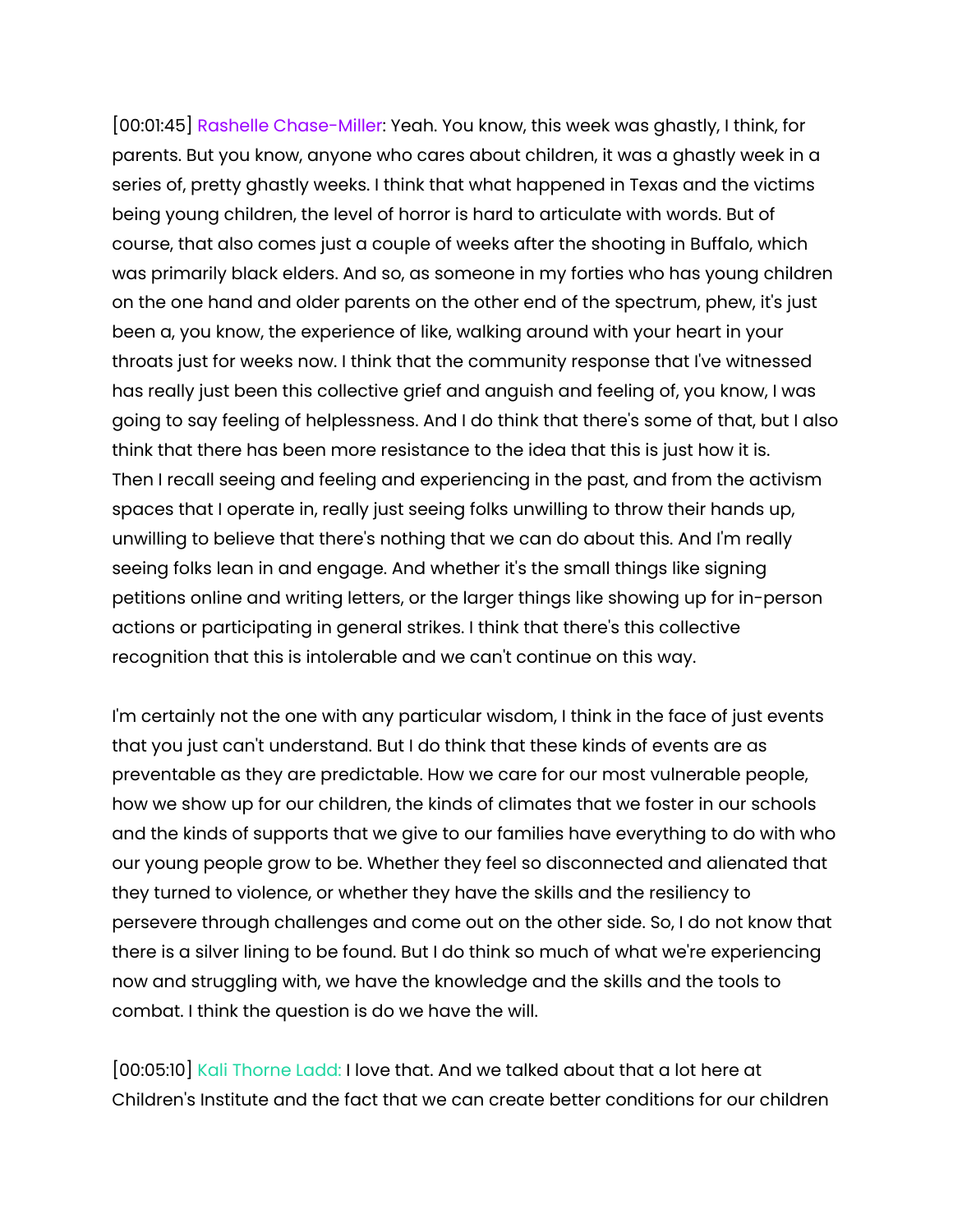to deal with hard things in ways that don't yield violence, and how we see each other's humanity matters. And given that this happened on the anniversary of George Floyd's murder, it was so surreal for me and I imagined it was for you. I thank you for that message of hope though. And that wisdom that we can do something every day and we can create conditions where children thrive and families thrive and can be supported. And we can see one another's humanity, both in schools and in community and how important that is.

I would love, you know, because we are coming out of, you know, this second anniversary of George Floyd's murder. You have been so engaged in helping the community come together in a both healing way and in an activism way in that devastating week. And I would love for you to just speak a little bit about what you've done in community. I know you haven't done it alone and you are very, sort of, collective in your approach and which is fabulous. But it was very unique. And that moment in time, when so much was happening, I saw you emerge as a... and your... and that net organization emerge as a breath of fresh air. And I just would love for you to be able to talk a little bit about it.

[00:06:38] Rashelle Chase-Miller: Yeah I'd be happy to. So... man, traveling back in time in my mind to the summer of 2020. We're all home with our kids. The protests are happening. George Floyd was murdered and the feds came to Portland and everything was so surreal and dystopic feeling. And one of the movements that emerged from that time was Wall of Moms. And so there were two or three weeks where we saw moms women, femme- identifying people, showing up on the front lines of protests and putting themselves directly in harm's way. Ostensibly, what I had heard early on, and at this point I don't know if this was the intent, but I had heard early on that part of the call was for non-Black moms to show up in a meaningful way and engage on the front lines. Because Black women have been doing this work for so long and putting our bodies and our lives on the line to do this work. Initially I had heard that Wall of Moms was kind of an allyship movement, where, you know, other moms were showing up in support of Black moms in the Black community.

What ended up happening... Initially I began observing from the outside and kind of just watching to see how things would pan out and as I followed the social media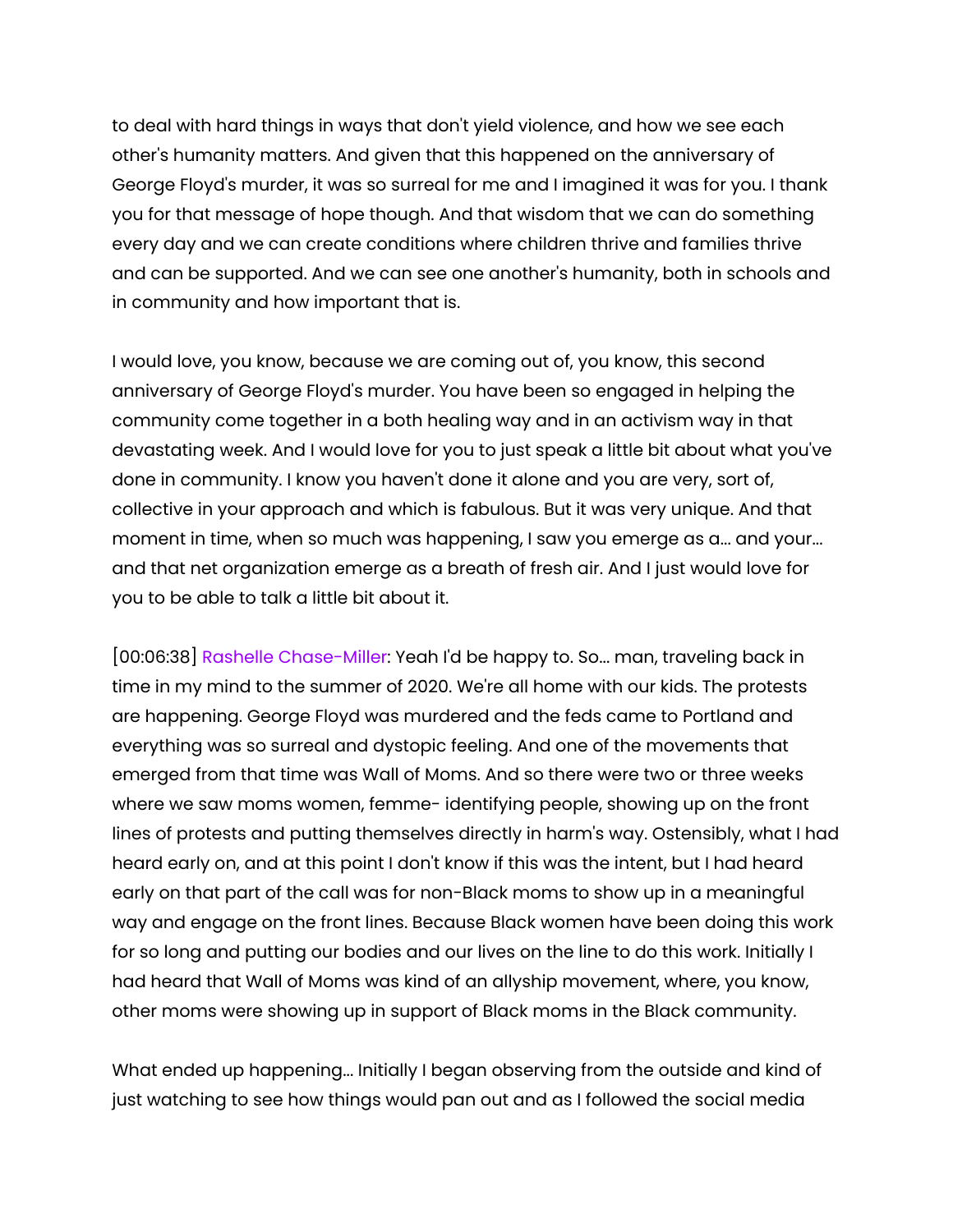and the Facebook posts, I noticed that there was a lot of white saviorism happening in the comments. A lot of, you know, just some problematic language and ideas. And so that was initially how I got involved was through helping to support the social media side of things and keep conversation centered around the needs and rights and experiences of the Black community, and making sure that the conversation was staying focused on Black lives, on George Floyd, on our ongoing work for equality and justice and peace, and that the focus wasn't becoming these white moms on the frontline suddenly of these protests. Because that was what the media was really paying attention to. So we really wanted to make sure that narrative stayed centered on Black Lives Matter.

It didn't stay centered on that though. And so what ended up happening was that myself and many other Black moms, we would get into chats, sometimes in the evenings after the protests and just talk about what we were seeing, and talk about the leadership that was happening and our observations that Black voices weren't being listened to or centered, Black leadership wasn't being respected, and that in a movement for our lives and for our community, we were really being sidelined in that. And so, out of that came Mxm Bloc and Mxm Bloc, we spell M-X-M Bloc. And that is a nod and inclusion towards the idea that, you know, moms are cish-het-women, moms are also non-binary people, moms are also transgender people.

Mom is not necessarily who you are in the body that you're born into, but the energy that you bring with you, the care, the organizing. The if you're someone who shows up to feed people when they're hungry and, find someone something warm to wear what it's called out, you have mom energy.

So what we had realized through the Wall of Moms experience is that even though there were some very valid critiques that we had, we noticed that what was really cool about that experience was that white women and non-black women had picked up on this call to action to show up and that they showed up with all of their skills with them. Moms that work in tech, we're getting infrastructure set up and websites and things going on the backend, and moms that worked in marketing were producing flyers and getting the word out, and moms that had particular skills were organizing security and doing all of these things.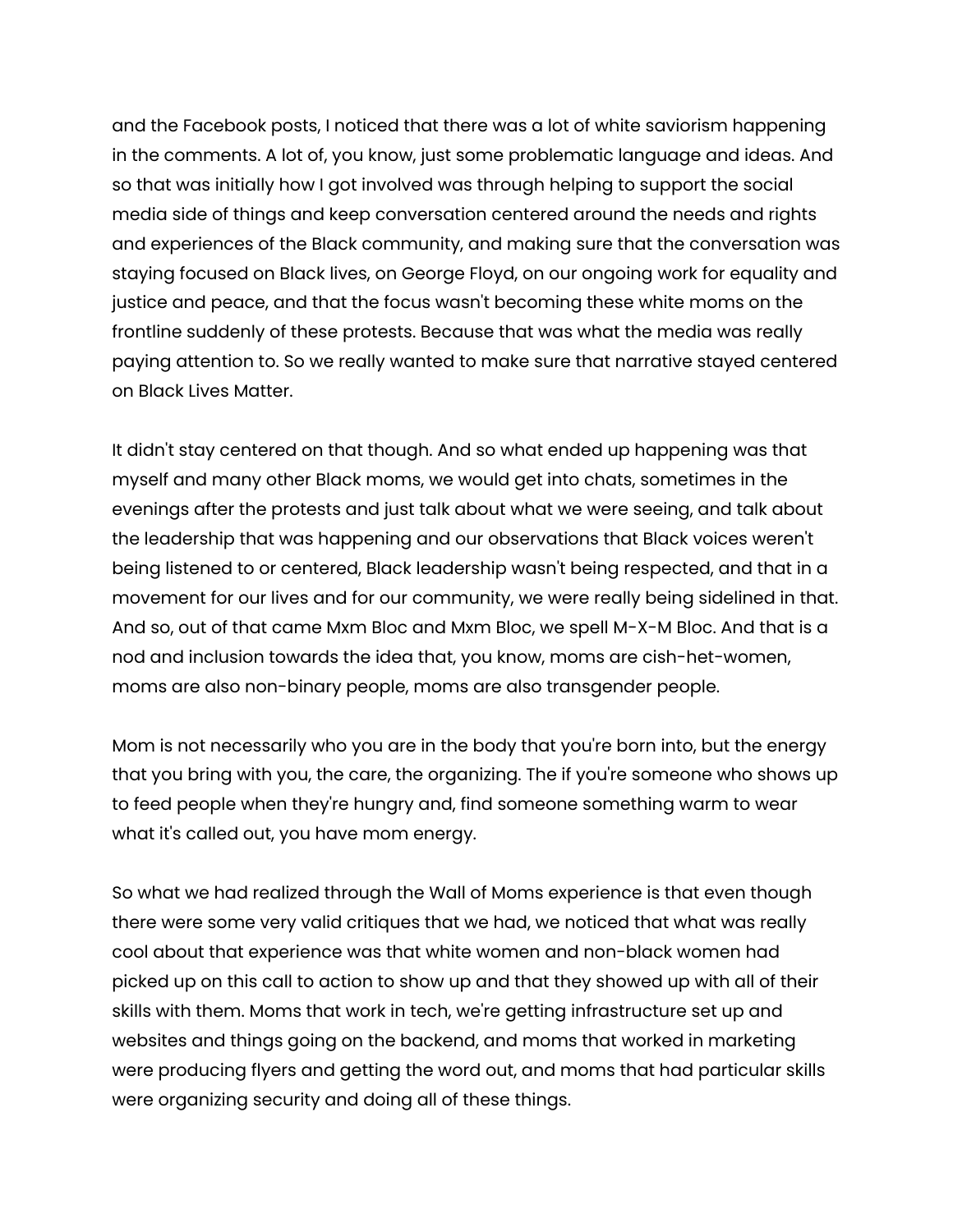So, you know, as moms, we know we can multitask, we can wear a thousand different hats. But most of us are also working moms and we have strong professional skills. And so what was really dope in that moment was that moms were showing up with all of their skills and leveraging them towards the movement.

So we knew that we wanted to keep that going. We knew that we wanted to center and elevate Black leadership, because we are the experts on our community. We know what our families need. We know what our communities need. We have the expertise and deserve the respect of being listened to and allowed the autonomy of leading our own movements.

But that does not mean that we don't value our allies, and that we don't recognize that we are all in this broader struggle for peace and justice and autonomy. We're all in this together. So our idea was really that under the leadership of Black moms, we bring together all of these other moms and leverage their skills and gifts and passions and talents in service of supporting our families.

And that for us was Black families, Black community first and foremost, because that is who we are and who we come from, and the community that we know needs care and equity and reparation at this time, but also BIPOC communities in general. And of course, like we are all interconnected. And so, any child who is hungry, we feed any kid. Any family who is in need and we have the ability to help them, of course we do.

So after we formed, we, as a leadership group, we're very much our own microcosm of the larger moms that we saw. We all had our areas of expertise and what we were passionate about. And so we all kind of showed up with our own ideas of what we wanted to lead and help support. And so, gosh, in the two years since we began, well almost two years, one of the first things that we did right after we formed was when the forest fires were out of control, the air quality was really bad and Portland public schools had suspended meals service to the PPS families they had been feeding while everyone was home and in quarantine. So Mxm Bloc stepped up and our partners stepped up and we fed hundreds and hundreds of Portland school kids all around town. And then we did the same thing in the winter when the snows were bad. And we did the same thing last summer when we had record heat and our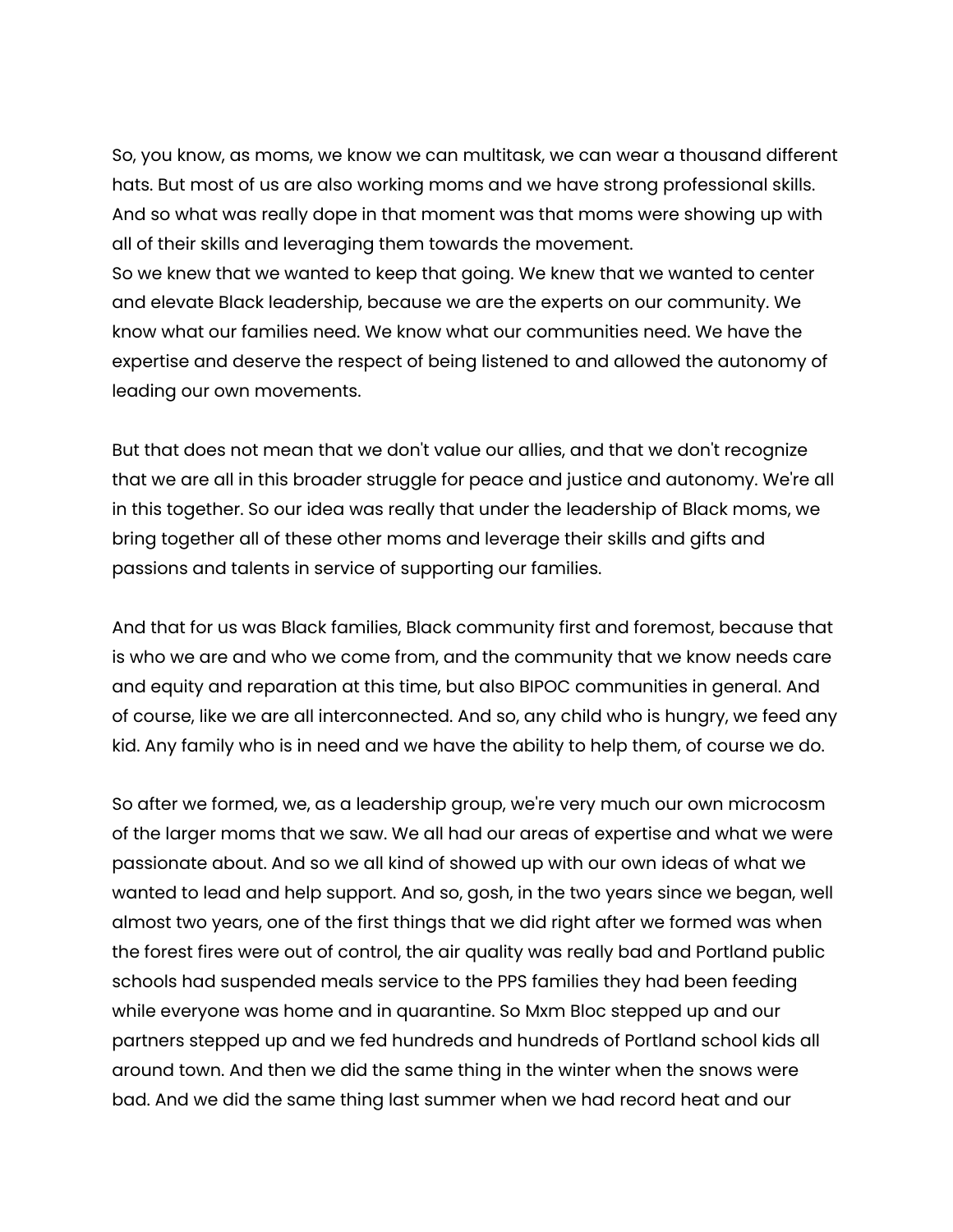community wasn't ready for that. During that record heat of last summer, we funded and sourced dozens, if not tens of dozens of air conditioning units for vulnerable families, and got even more families into hotel rooms to ride out the heat wave. We do a lot around holiday times in terms of providing families with food and gifts and cash support.

We do a lot of domestic violence micro-grants, bill pays, we have a cool event called Wish Wednesday, where you can come to our Facebook page and share a big wish and a small wish, and we make each other's wishes come true. So our work is very much about identifying what the needs are in the community, and then filling those needs in real timely, practical, hands-on ways. Whether that is like somebody needs cash right now, whether somebody needs food delivered at their door, or whether someone needs to get out of a dangerous situation, we just all lean in and do what we can to make that happen.

[00:14:48] Kali Thorne Ladd: It's a beautiful thing. Um, we are working on launching our own sort of mom campaign, not in a service delivery way, but to get more moms involved in Children's Institute's work. Because we know about the power of moms and you've just articulated so clearly how moms are so key to the future of not just our communities and state, but our children of course as well. And so thank you for your leadership and I'm gonna turn it over to Rafael. I'm not an expert interviewer but it's such a privilege to talk with you a little bit today.

[00:15:21] Rashelle Chase-Miller: Thank you, Kali.

[00:15:23] Rafael Otto: Thanks Kali, it's been great to have you join us today. Take care. Rashelle. It's been great to hear about the activism that you're involved with, and I, I've read a little bit about the story of your son. And I know that that story has been important to you and maybe something that was a driver for why you got involved, and why you're so involved as an activist.

Could you share that story with us?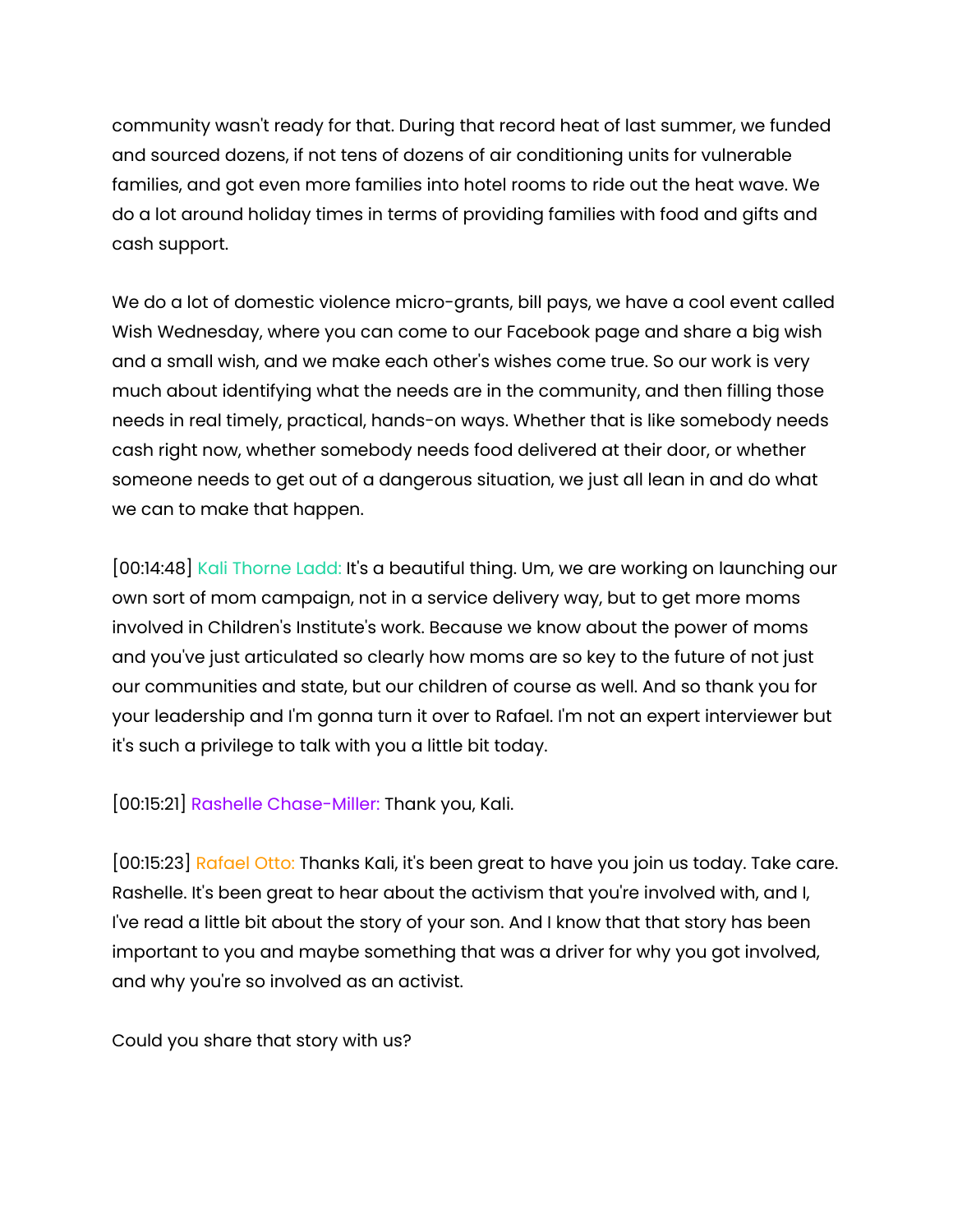[00:15:46] Rashelle Chase-Miller: Yeah. I began my career as an early childhood teacher. I have worked with young children basically since I was a child. My first job in a center was an after-school job when I was in high school. I did a lot of babysitting, all of that. So I've always worked with little kids and I always wanted to be a mom.

So when my son Leo was born, I walked into motherhood pretty confident ' cause I had been an infant teacher and I'd been a toddler teacher, preschool teacher. I didn't think I knew everything, but I had some skills and didn't feel like a fish out of water necessarily.

[00:16:25] Rafael Otto: Well, certainly you had skills that a lot of parents don't have, right?

[00:16:30] Rashelle Chase-Miller: Yeah.

[00:16:31] Rafael Otto: Myself included. 'Cause I know I I certainly wasn't that prepared when my first daughter arrived.

[00:16:36] Rashelle Chase-Miller: Well, you know, I did myself a favor also. And I had spent my career taking care of other people's children and I really wanted to be able to spend my own child's infancy with him. I wanted to, you know, I had taken care of so many babies and I really wanted to be able to be home and take care of my own.

And so, living in the United States with the lack of, uh, support and infrastructure for, uh, parents that we currently experience, the best way for me to do that turned out being was going to grad school to get my masters. And you know, I had resisted doing that, because I worked in early childhood and I made like \$12 an hour. Why am I going to take out more student loans when I will not necessarily be able to pay for this education? But I had a baby on the way, and I knew I wanted to, um, have the time home with him. So I enrolled in grad school at PSU and while Leo was an infant, I was doing my graduate coursework.

And so when he was, let's see, when he was about... well it was, when he was six months old, I thought, okay, we're six months old. We're gonna introduce solid food.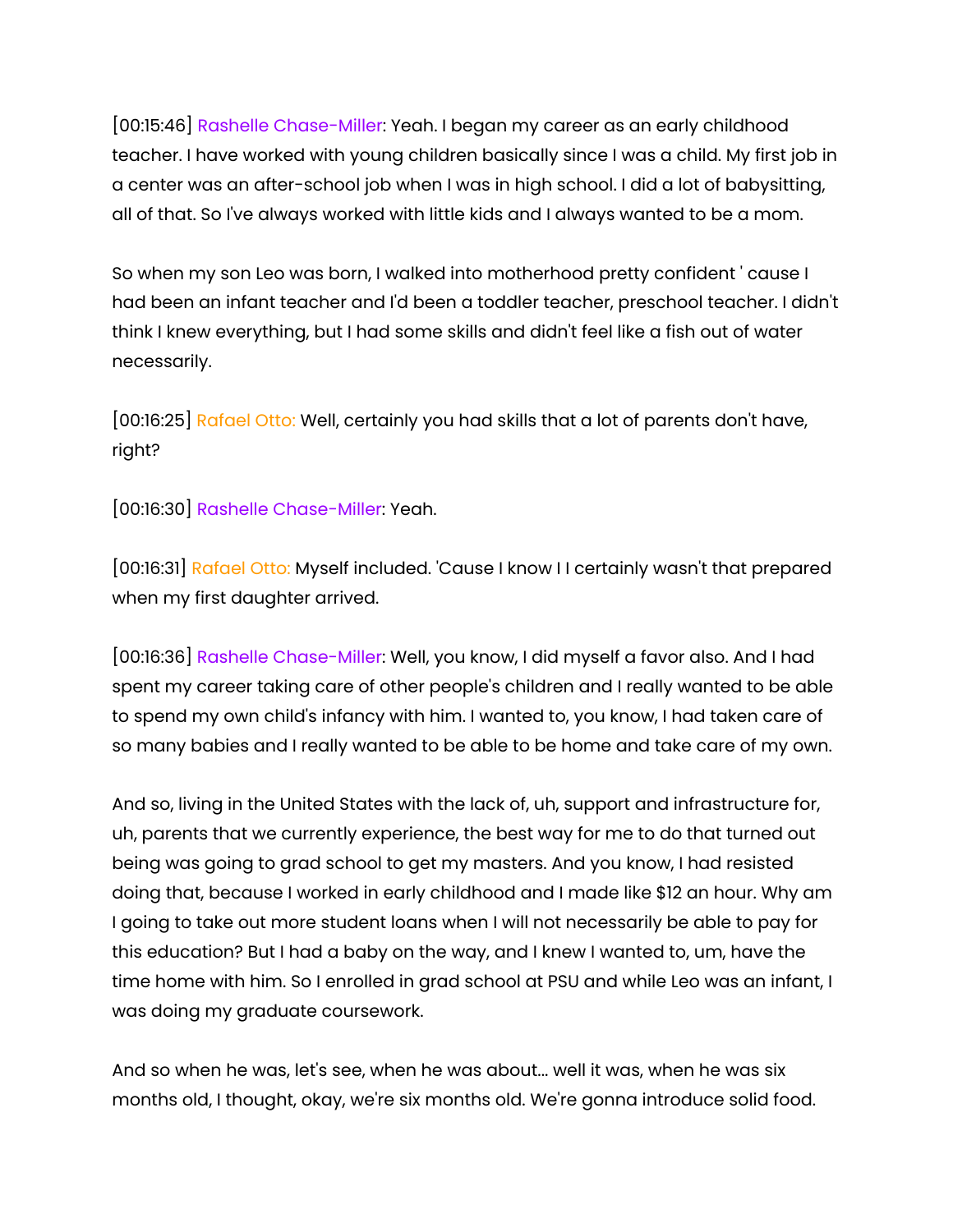We're going to do baby-led weaning. I had all of these ideas. I think this is like, you know, just so quintessential to parenting. Like you go into it and you have these ideas of how you're going to do things, and this is how it's going to be and it's never like that.

[00:18:02] Rafael Otto: Right.

[00:18:03] Rashelle Chase-Miller: Life has its own plans and your kid is their own person. So...

[00:18:07] Rafael Otto: Yes. Most definitely.

[00:18:08] Rashelle Chase-Miller: So Leo was six months old and, you know I sat banana down in front of him or an avocado or something. And I... you know, was expecting him to play and explore and start engaging in food, um, in an experimental way. The way that babies do and putting food in his mouth. And he didn't, he wasn't very interested in that. I had already noticed that he was a bit wobbly when it came to sitting up and did not like tummy time. But you know, a lot of babies don't like tummy time, and I knew that physically babies all develop at their own rate and in their own time.

So I hadn't been too concerned, but when we introduced the solid foods and he just had no interest, I kind of started connecting dots and instead of seeing certain things in isolation, I was seeing them as part of a larger pattern. And so at that point I did know that I could self- refer to early intervention. I was a grad student so I gave him an ASQ at home on my own and was like, okay, this is low. So I referred him to early...

[00:19:18] Rafael Otto: You... you're capturing your own data?

[00:19:21] Rashelle Chase-Miller: He was my little, uh, test subject at home as I was working on my degree. But, you know, it also really helped me to advocate for him. So we've self-referred and got him assessed and initially he was assessed with kind of just a general gross motor delay. So we started receiving early intervention services.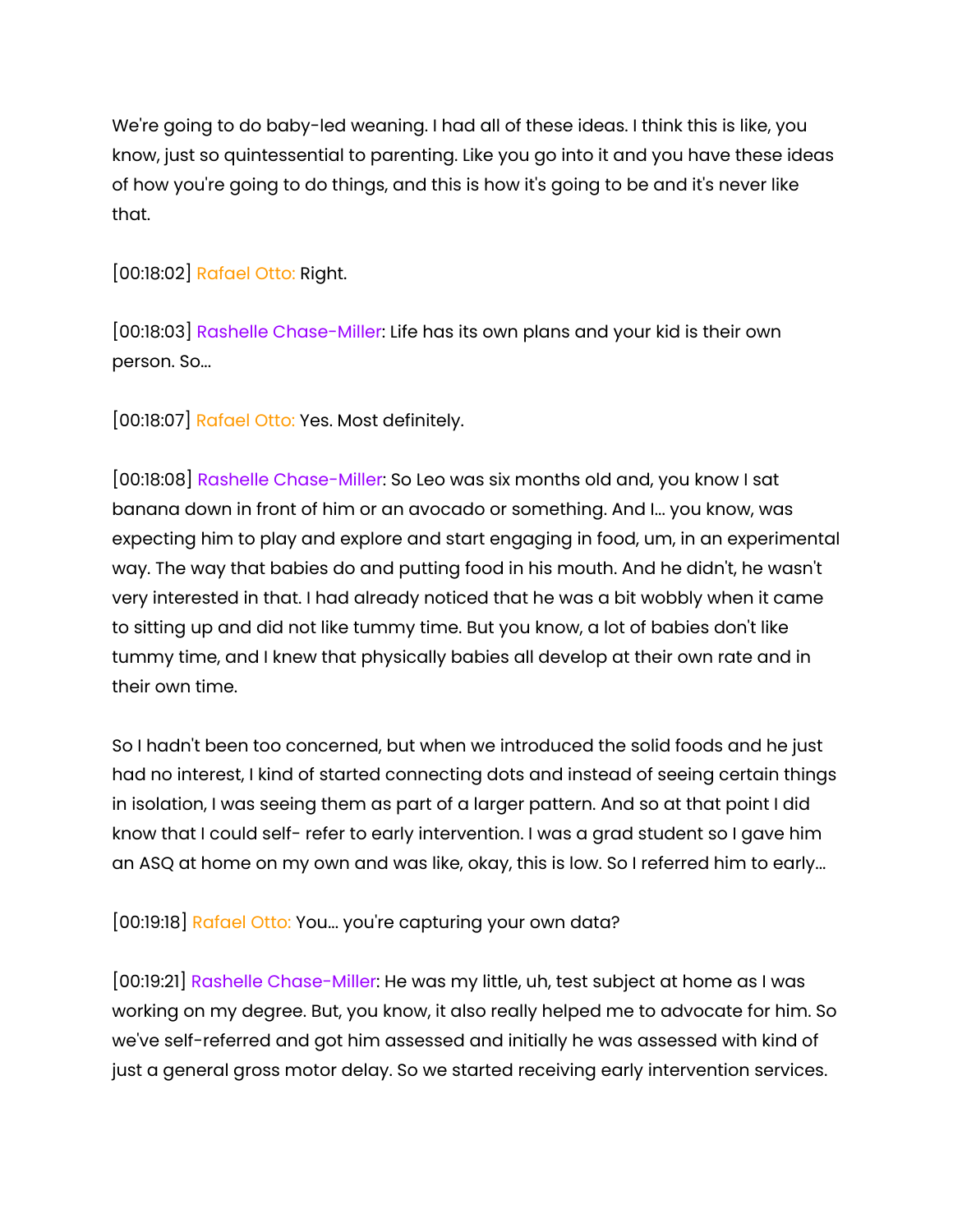We started doing feeding therapy and we were introduced to that world of early intervention. We're going through those processes. Our early intervention provider referred us to Shriners Children's Hospital. Which like, those people... that hospital's tremendous, the work that they do is really incredible.

So we have now spent so much of Leo's childhood at Shriners. At Shriners, we eventually were able to receive a diagnosis for Leo of spastic diplegia cerebral palsy. That was when he was about 18 months old. But what happened at the same time was our private health insurance was able to get us into a neurologist as well. And the neurologist that we saw at Kaiser had a different opinion. He thought that based on the MRI we eventually had done that it looks like Leo had a form of leukodystrophy that they called vanishing white matter disease. And that is a condition where the white matter in a person's brain basically erodes and they lose skills. And so for a child with vanishing white matter disease, they'll build skills to a point and then start losing their skills, and eventually that is a fatal condition.

So we had two doctors, one was telling us that they felt like this was a really serious and devastating diagnosis. The other was saying to me this looks like cerebral palsy. Go ahead and do all of the tests and the things because it's all just more information. But try not to live in despair, keep hope, and that was what we did.

So we just worked on helping Leo develop skills. At the time nobody was really sure how much he would be able to accomplish or what level of supports he would need. But as a little tiny, cute toddler. So he's, like 18 months old when all this is happening, he's not walking yet. He's kind of just graduated from like an army crawl to a hands and knees crawl.

But man, those physical therapists that Shriners were so great, and in no time he's toddling around on a tiny walker. He had this little golden walker that he would use and race around. Around this time I had finished my master's degree. I had gone back to work in the classroom. And so I was having kind of this parallel experience of having my own child who's newly diagnosed with a disability and navigating the world of services and early intervention, all of the things. And I'm back in the classroom after a hiatus of a couple of years and we were both... because I was able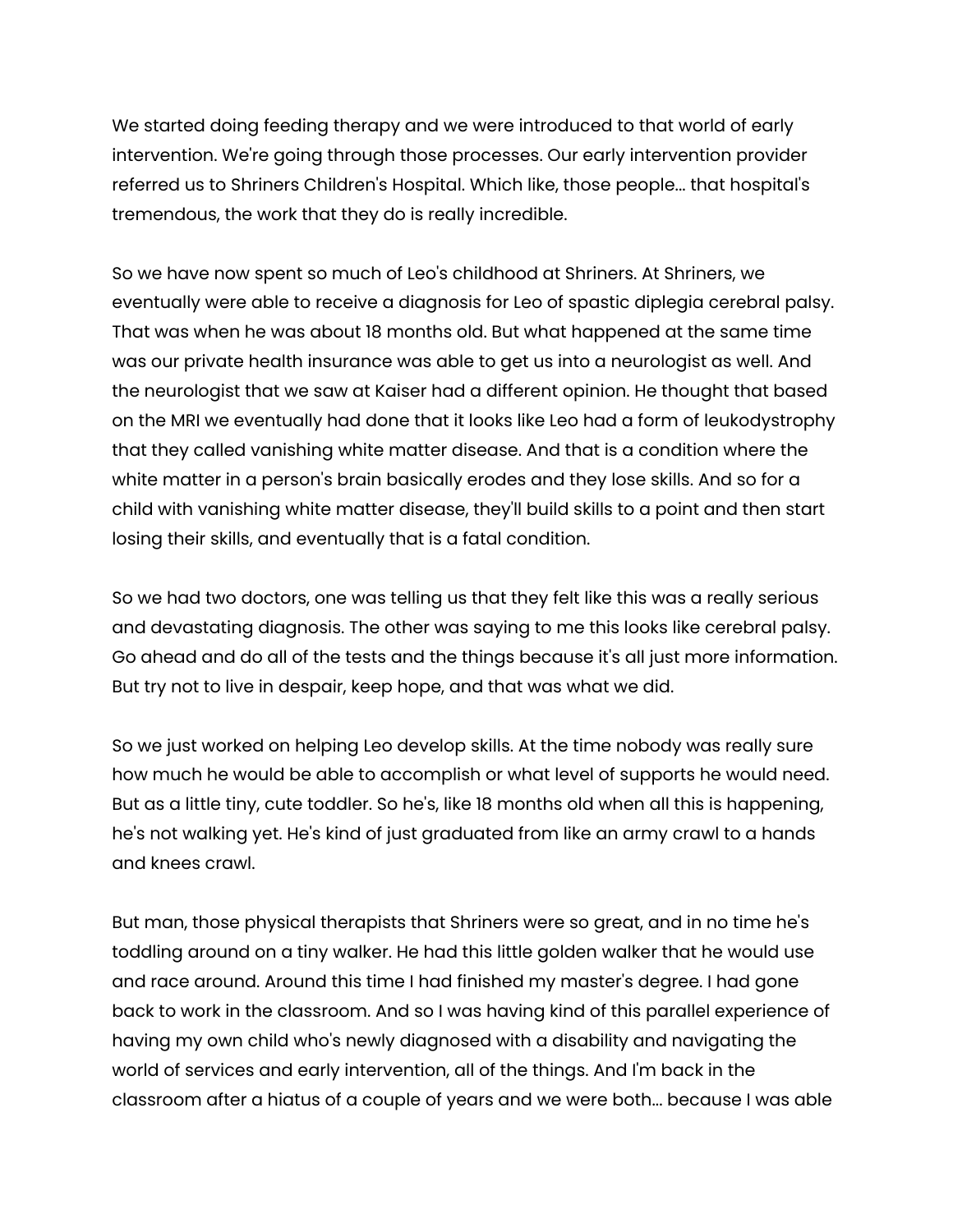to take Leo to work with me, we were both at a really cool center, Peninsula Children's Learning Center, which is no longer in existence, heartbreaking. But Peninsula had a great reputation for inclusion and working with kids with disabilities and special needs.

And so in my class, I had a preschool class. I had threes and fours and I had a child on the autism spectrum. I had a child in my class with cerebral palsy. Let me think, I had a child who was hearing- impaired, gosh. And that's just the three that come to mind right off the top. But it was an amazing experience because, you know, I'd just finished my graduate degree. So I was more informed on inclusion and inclusive teaching and supporting children with varying needs than I had been earlier in my career, and that was experiencing early intervention as a mom. And I was experiencing early intervention as a teacher and partnering with providers in my classroom as they came in to work with my students.

So that experience was one of the most powerful experiences in my career, because I was really able to live both sides of what that is like. But also really able just to see the incredible power of an inclusive classroom and the support and empathy that happens when children, who are typically developing, are able to get to know children in their class, their peers with disabilities and learn that we can talk about our differences and we can learn why Leo walks and moves differently. And we can learn how to support him in the classroom and we can learn how to support each other in the classroom and truly building inclusive community where everyone is valued.

[00:24:23] Rafael Otto: How old is he now?

[00:24:24] Rashelle Chase-Miller: He is nine now. [00:24:26] Rafael Otto: He's nine, okay.

[00:24:28] Rashelle Chase-Miller: And he is, gosh, when he was five he went off to kindergarten, at Kairos, uh, which is where I met Kali.

[00:24:36] Rafael Otto: Okay.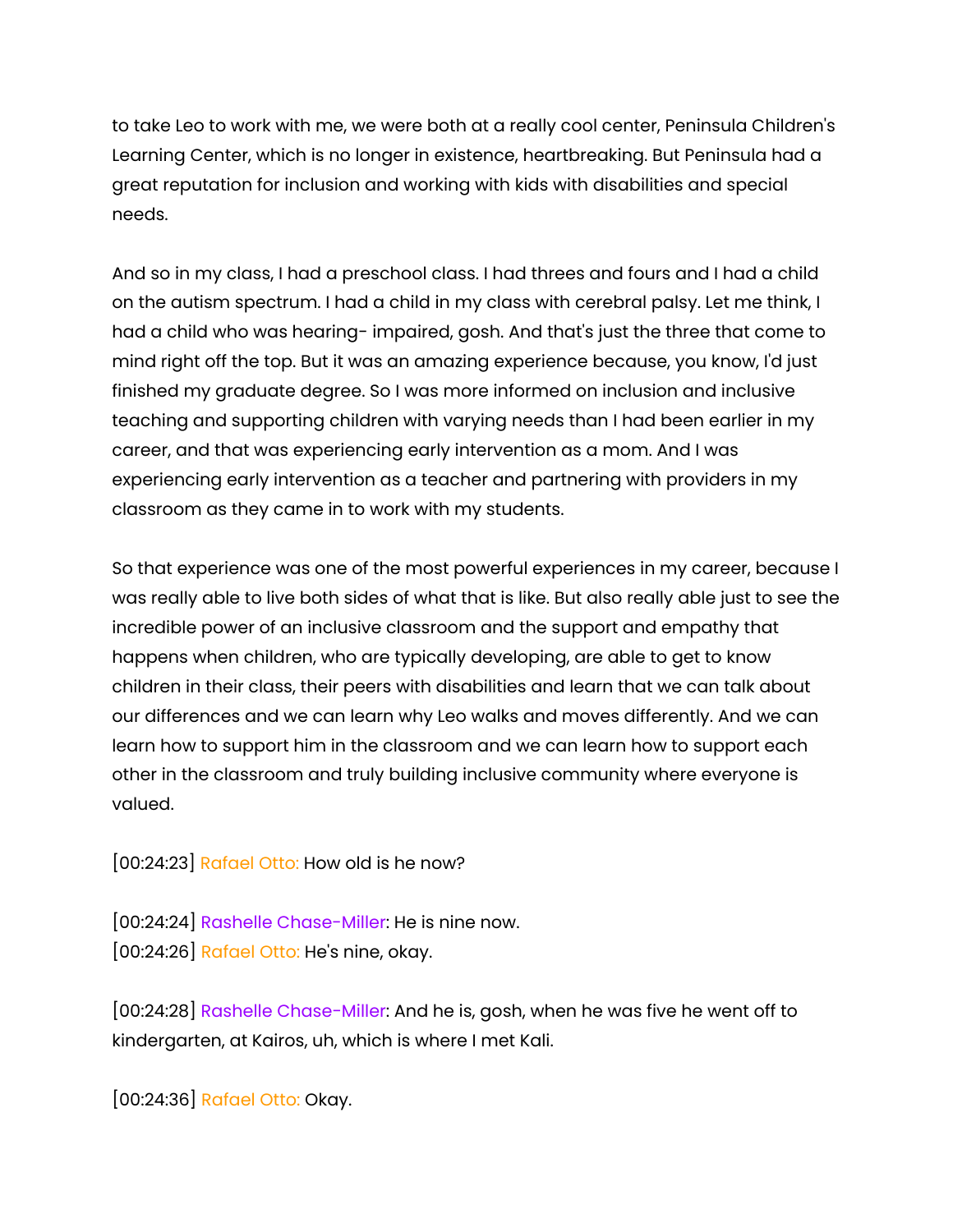[00:24:37] Rashelle Chase-Miller: And when he went into kindergarten, he'd graduated to a shiny red walker, but he was in a walker. That was kindergarten. The beginning of kindergarten, I think, midway through the year. is it even midway... he graduated to forearm crutches. And then when he started first grade, we went in and we had that IEP meeting, his physical therapist at school recommended not using adaptive equipment. She said that she thought he could be successful without it. And he was willing to give it a try.

I remember one time we were in a movie theater around this period and we had just seen Wonder, which is about a kid with disability. He came out of the movie, he threw down his sticks and he goes, "I'm independent Leo," and he just starts walking down the hallway of the movie theater. And, uh, we had many such mornings at Kairos. His physical therapist said, "I don't think that he needs this anymore. I think he can go on his own." And ever since then, he has been independent in terms of his mobility.

So he's nine now. He's a total rock star, hilarious, wise, capable, competent. But there were so many points along the way where advocating for him was really necessary. One of those times was in 2016 after Trump was elected. There were so many battles that we were fighting during that time. But one of the early ones was around Obamacare and his attempts to rescind that and losing that coverage would mean for kids like Leo.

By that time we did have our own insurance, that he had been on, I was confused. The Medicaid, Medicare, whichever is the one that we used to support kiddos and folks with disabilities. But we relied on that for a long time. Uh, when I was a single mom, when I was an early childhood teacher, that was how he got his care.

[00:26:32] Rafael Otto: Given all of the personal experience you had with your son and your studies and early childhood, and some of the writing that you've done, what advice do you have for the system for teachers and providers to really think about transforming things, and really strengthening the way that we serve kids like your son and all kids?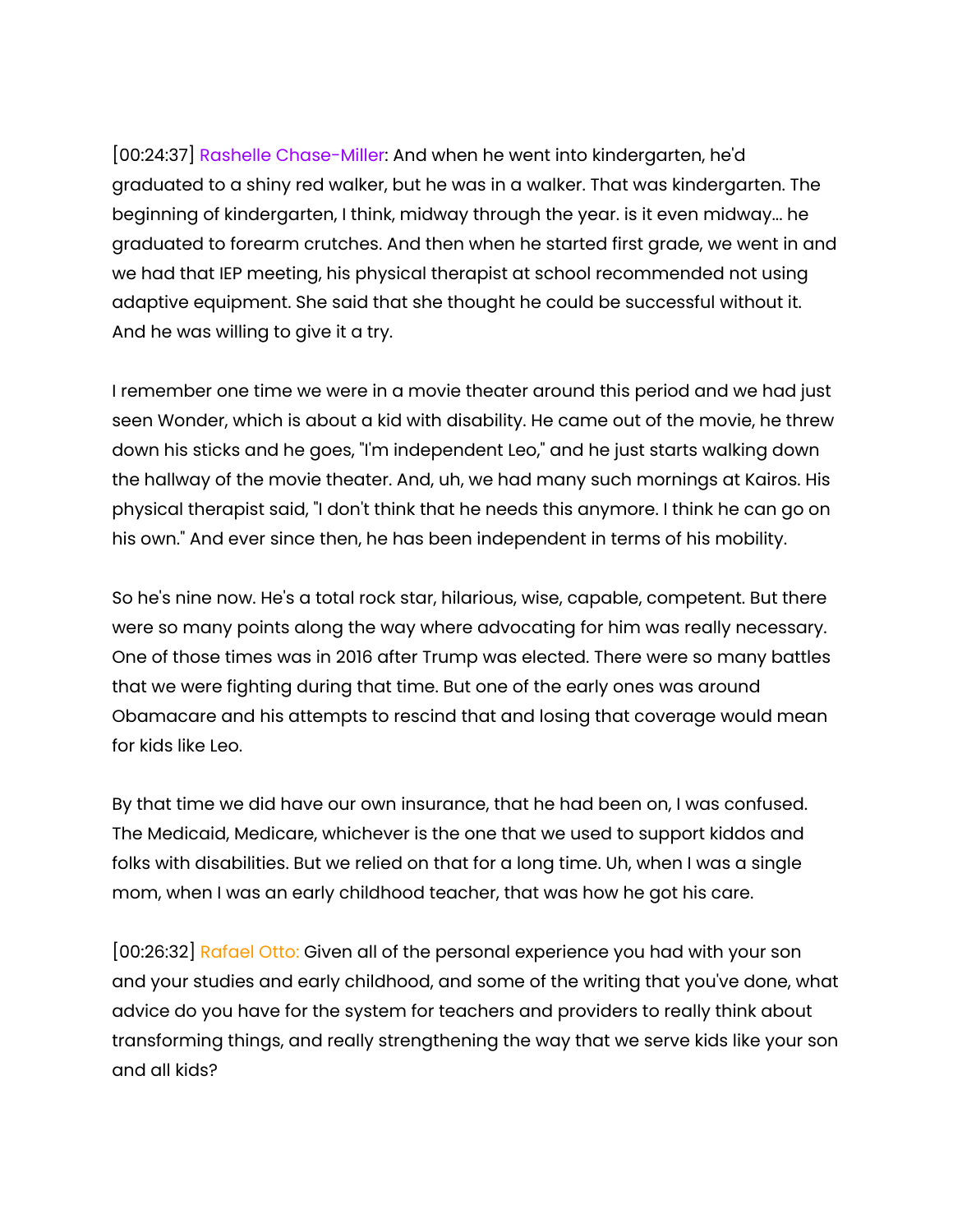[00:26:55] Rashelle Chase-Miller: Yeah. From my perspective, the most important thing that we can do in our programs is really just foster those communities so that they feel like a home away from home. So that all of our kiddos and all of their families can show up as they are. As the human beings they are in the fullness and complexity of their identities as I like to say. And our kids know who they are. They're telling us who they are right now,

## [00:27:28] Rafael Otto: Yeah, all the time, right?

[00:27:29] Rashelle Chase-Miller: All the time, from the moment they're born. And all we really need to do is listen to them and get out of their way. Whether we are educators or family members, I think that our role as the grownups is really just to facilitate their experiences. To be that safe place for them to land. Be that homebase and that source of security and stability and trust and nurturing. We don't do that by clinging to them, right? We do that by setting them free by presenting them with possibilities and options and opportunities and experiences and letting them navigate that. And in doing so, you know, really giving them the opportunity to learn about themselves and learn about one another and construct knowledge for themselves through their experiences. And then when they need us, we're there. But not only in doing that are we giving children the opportunity to learn and grow with autonomy and freedom and agency. We learn so

much through letting them do that and watching and observing and learning from them.

We do ourselves as adults a disservice when... Well, gosh, here in 2022, I don't know that any adults think that we have any of the answers at this point. Um, but we can, uh, let up on some of the pressure that I think we put upon ourselves. We don't have to have all the answers. Our kids, they are not like prefabricated, right? Like they will reveal to us who they are as they discover that. If we don't know what to do or we have questions or we're unsure, that's okay. We can figure that out alongside them and we should really follow their lead and listen to them.

[00:29:25] Rafael Otto: We can be in a learning mode too.

[00:29:26] Rashelle Chase-Miller: We sure can.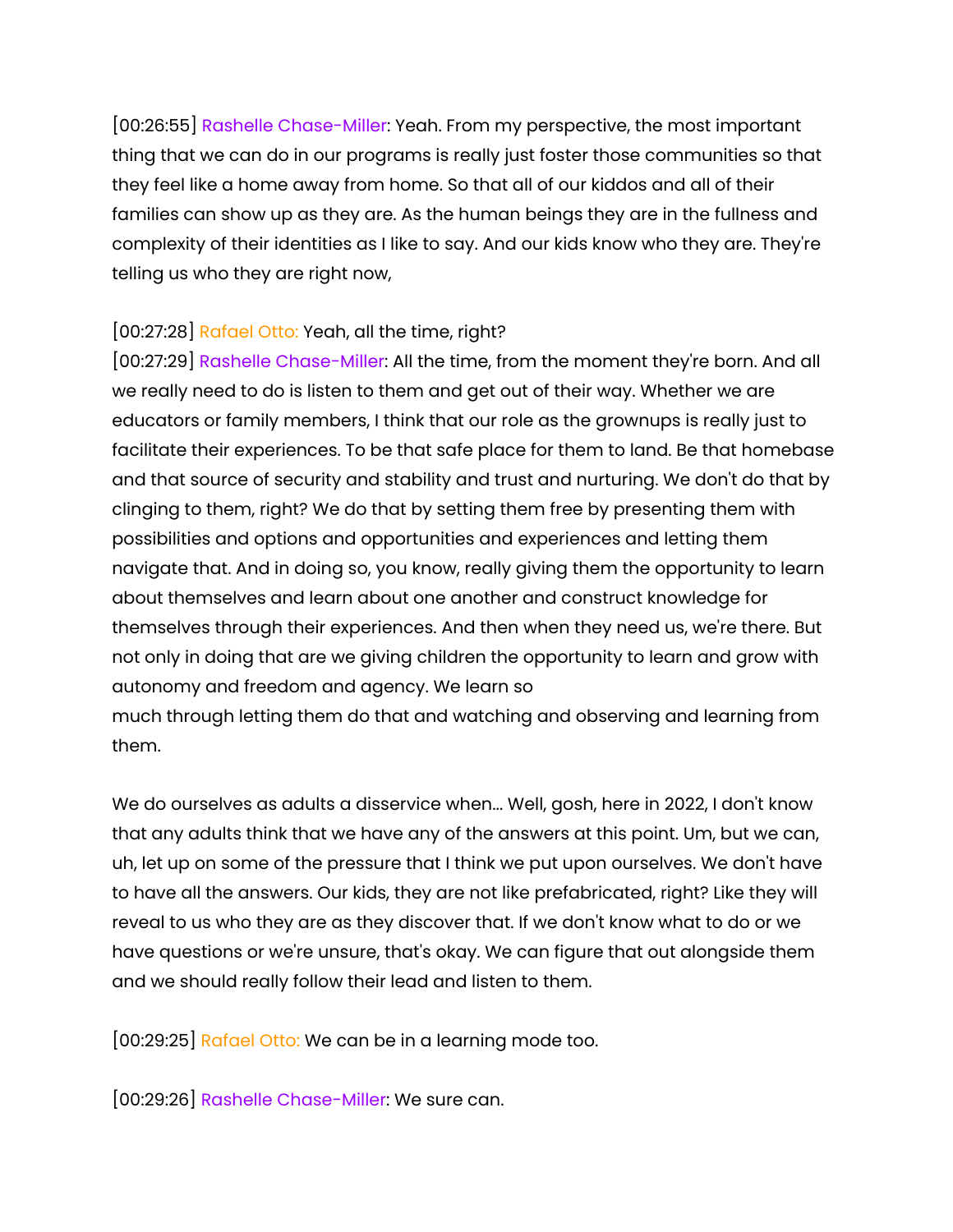[00:29:27] Rafael Otto: We need to be.

[00:29:28] Rashelle Chase-Miller: Stay curious and really own that we should be lifelong learners and co-learners with our kids. Just stay open and stay flexible and trust them.

[00:29:40] Rafael Otto: Rashelle, I have one more question for you. Just in the context of what's been happening in society. There's a lot of talk about how to manage the intensity of these events, the trauma that is associated with it. And I know you've done some thinking and I think some writing around trauma responsiveness, and what that can look like in early childhood settings.

Talk a little bit about what that looks like. And what we need to be thinking about right now in the context of the news and the events that have been happening around the country.

[00:30:08] Rashelle Chase-Miller: Yeah. As a mom and as an educator, it's always been incredibly important to me that I'd be honest with my kids, so that I can be someone that they trust. Age-appropriate, but honest. But I gotta tell you, this week that's been hard. I don't want to tell my kids anything that's happening.

I mean, that's my emotional reaction, right? I want to shield them from this horror as long as I can. However, that's not possible, especially for my oldest, for Leo, you know. He's in third grade and he's aware of things that are happening in the world. And if we don't tell him, he'll hear about it someplace else.

And then my youngest, Luna, is four and they are in preschool. So not hearing about the super scary things happening in the world so much. But of course, they have active shooter drills in their classroom. They have lockdown drills. and that's, that's just, that's just the news of this week.

They've spent the last two years of their lives growing from the pandemic and everything that, that has involved the protests, the violence in our communities, all of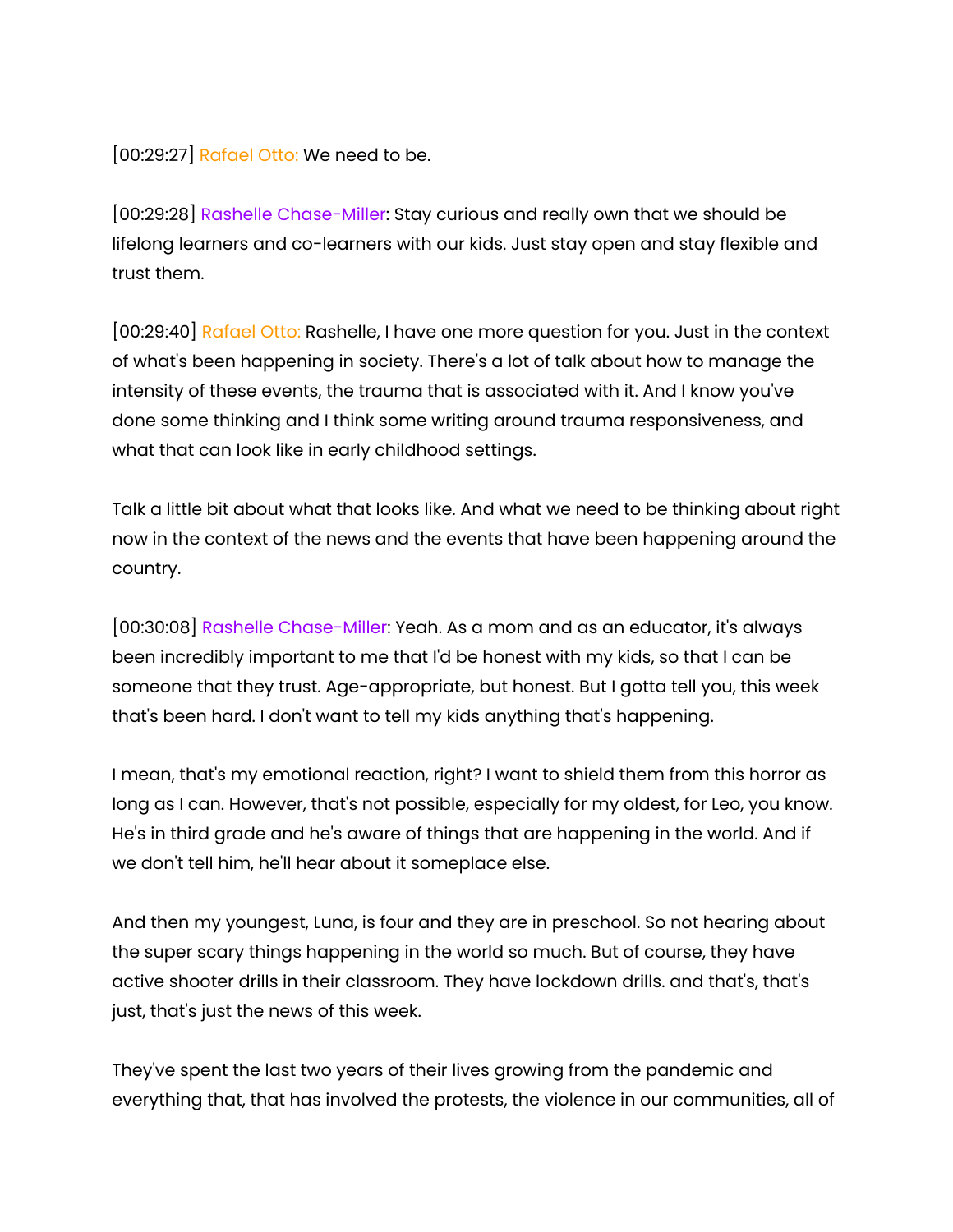that. As much as we try to protect our kids and keep them from the really hard things that are happening, they find their way home.

For me, the best approach that I have found is to be honest and age- appropriate. To give children the information that they need in this moment. But not a lot of extra to answer the questions that they're asking us, honestly and simply. But not going into a ton of detail that they haven't asked for. I think that kids let us know what they're ready for when they're ready for it. So I think we answer the questions that they're asked. We make sure that they know that we are available. Anytime they have more questions or want to talk, we do that in a way that is sensitive and wise.

There's honesty and there's the brutal truth, right?

## [00:32:08] Rafael Otto: Yeah.

[00:32:08] Rashelle Chase-Miller: We don't need to go to a hundred here with our young children. But I think the other component to that is letting them know that the grownups in their lives are here. We're here for them. We've got this. We have plans to keep them safe and healthy, and we will do our best to do all of those things. We can talk to our kiddos about what we're doing to stay safe or healthy.

When COVID was the primary concern, you know, kind of at the height of the pandemic, that's when we're having conversations with our children about wearing masks and why we're wearing masks and how not only are we keeping ourselves healthy and safe, but we're keeping others healthy and safe. Or you know, we're social distancing for these reasons and letting kids know that it's not all hopeless. That there are things that we can do that are effective to take care of ourselves and to take care of each other.

I just spent a lot of the last two years debating other adults about our COVID responses and whether or not what we're doing is right for children. There's so many opinions out there about that. But I think whatever your perspective is, having those conversations with children and helping them understand the why and not just what's happening in the moment is critical, right?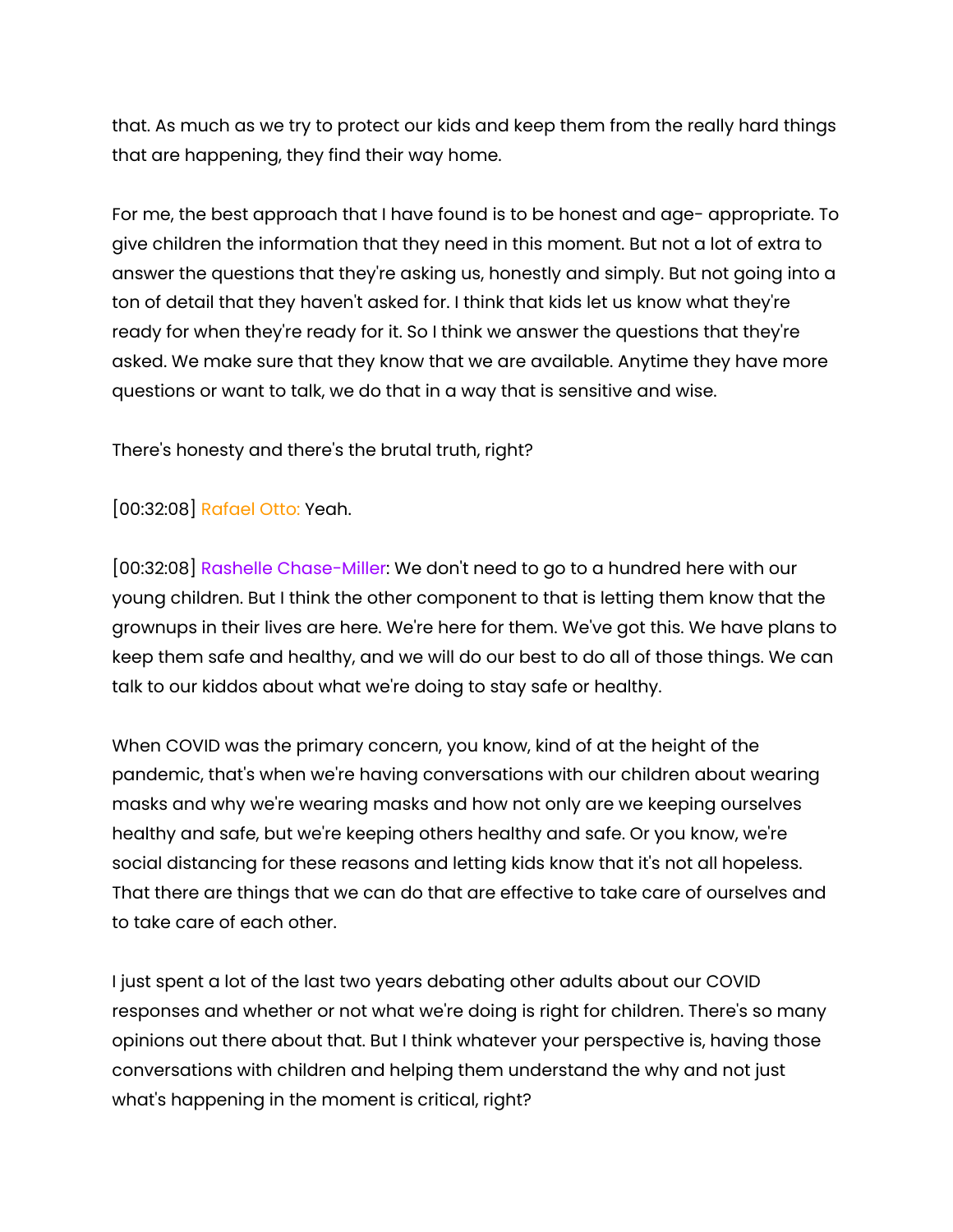Like, my kids didn't struggle with wearing masks. They had good modeling for wearing masks and plenty of conversations about why we were wearing masks that made doing so something that they wanted to do, because they wanted the pandemic to be over. They wanted to go back to school. They want to spend time with friends. And if this is how we get from here to there, they were game for it.

That's how we help children develop resiliency. We have to give them hope. We have to show them the light at the end of the tunnel. We have to let them know that we have agency, that there are things that we can do to make right now a little bit better and to help us get through this thing that is super hard. So I think whether we're parents or teachers or other caregivers, helping our children to experience both empathy and optimism, modeling that as a huge part of it, which is not easy to do these days.

[00:34:31] Rafael Otto: No, no, it definitely isn't. But we have to keep trying and I think we have to help our kids understand that they're part of a bigger community too, and they have an important role and voice in that.

[00:34:44] Rashelle Chase-Miller: Mental health since the pandemic I don't think has been good for anyone. I think children have suffered tremendously and I think adults have also suffered tremendously. So much of that has been the isolation. And I think that when we teach our kids that they are a part of something larger and that even if we're at home right now, and grandpa and grandma are at home right now, and our friends are at home right now and we cannot be together, the we're still connected and we are still part of a larger community. Grandpa can drop off blueberries and wave to us from the porch, right? And we can do socially- distanced play dates or things that we did to stay connected. Just reminding children that, even if geographically we are not together right now, that we are still part of vibrant, caring, loving communities and keeping those connections strong.

You know, I think that does wonders for our children's mental health and for ours also.

[00:35:38] Rafael Otto: I appreciate that. Rashelle, it's been so good to have you on the podcast today. Thank you for making time and thanks for the conversation.